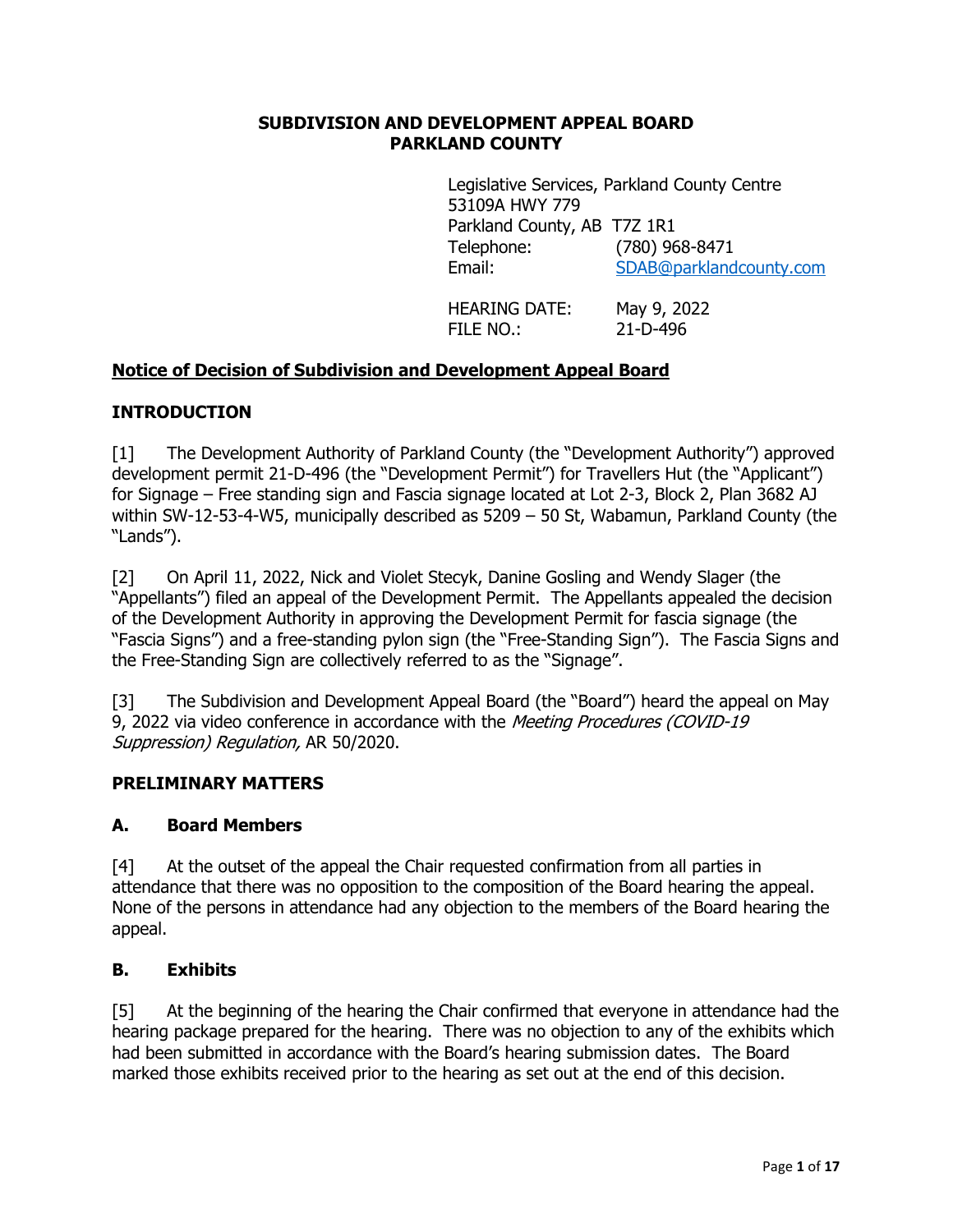[6] During the hearing, the Board received two additional photographs and one video from the Applicant and one additional photograph from the Appellants. These materials were circulated to those in attendance and the Board provided an opportunity for those in attendance at the hearing, including the Development Authority, the Appellants and the Applicant, time to review them. There were no objections to the Board receiving these exhibits. In light of the fact that there were no objections, the Board has marked the photographs and video as exhibits as set out at the end of this decision.

[7] Almost at the end of the hearing, the Board asked the Applicant a question about the need for the lit signage. In response, the Applicant wanted to provide the Board with new information, which was the result of a Google search that he had conducted in response to the Board question. The Board indicated that it would allow the Applicant to provide oral submissions about the need for lit signage but would not accept new written information. The Board did not accept this late information because if it had done so, in order to provide procedural fairness to the others involved in the hearing, it would have had to provide them with an opportunity to review and respond to this new information. In order to provide procedural fairness, the Board permitted the Applicant to respond to Board questions, but did not permit new written documentation, particularly near the conclusion of the hearing.

# **C. Miscellaneous**

[8] The appeal was filed in time, in accordance with section 686 of the *Municipal* Government Act, RSA 2000, c M-26 (the "MGA").

[9] The Board is satisfied that it has jurisdiction to deal with this matter. There were no objections to the proposed hearing process. There were no preliminary matters raised at the beginning of the hearing.

## **DECISION OF THE SUBDIVISION AND DEVELOPMENT APPEAL BOARD**

[10] The Board allows the appeal in part and varies the development permit issued by the Development Authority. The Board denies the Development Permit for the Free-Standing Sign. The Board approves the Development Permit for the Fascia Signs. The Board grants the development permit with respect to the Fascia Signs subject to the following conditions:

- i. The Fascia Signs may only be lighted between the hours of 6:00 a.m. and 9:00 p.m.
- ii. The Fascia Signs shall conform to the stamped approved plans and shall not be moved, altered or enlarged except where authorized or directed through this permit approval.
- iii. Any proposed changes shall first be submitted for review by the Development Authority. Any changes considered substantial or inconsistent with this approval, as determined by the Development Authority, may require separate development permit approval.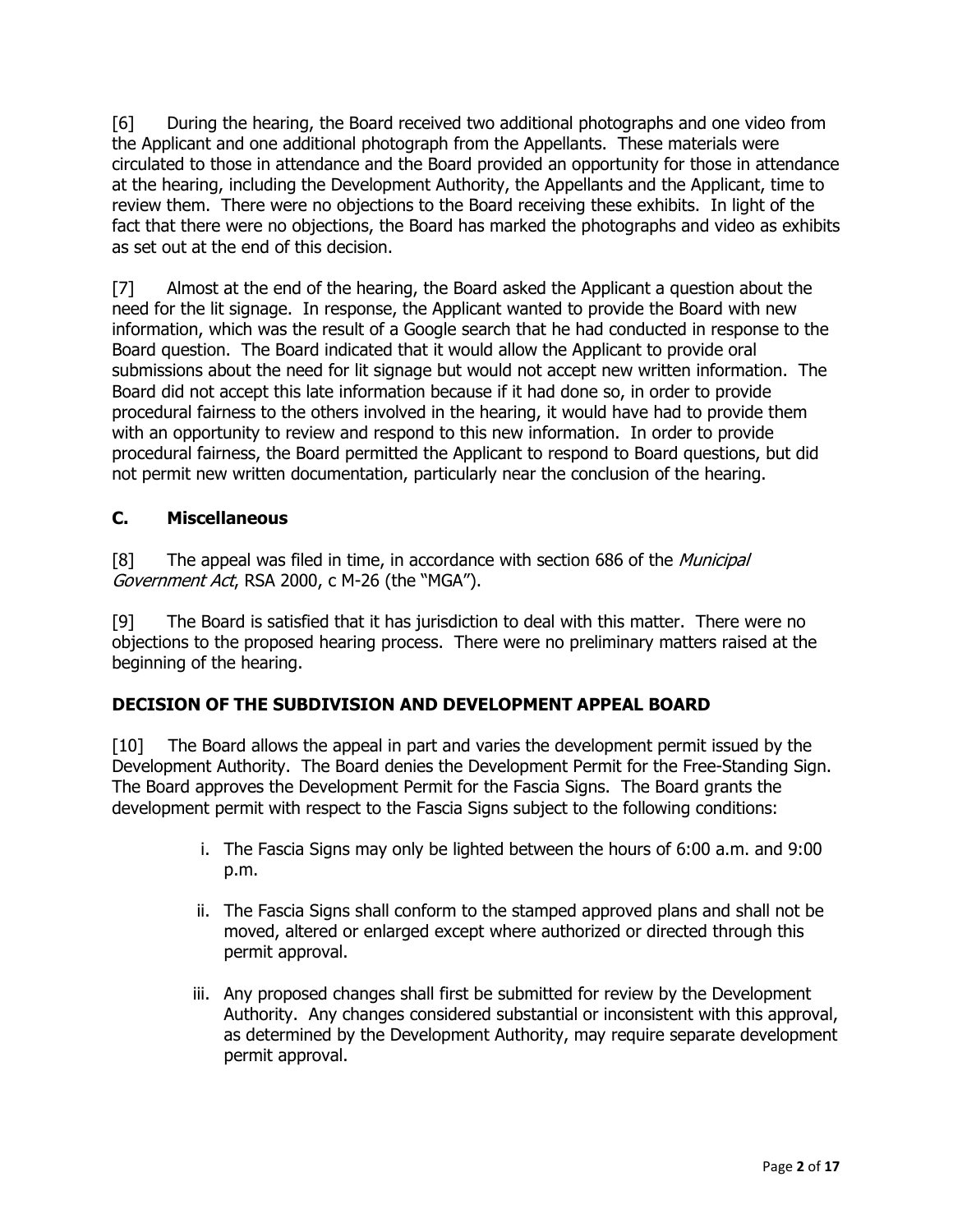- iv. The display or placement of Fascia Signs on the premises shall be in accordance with Subsection 5.7 as set out in the Land Use Bylaw 07-2010.
- v. The Fascia Signs shall be located completely within the boundary of the subject site and may not project over or onto a road right-of-way or easement.
- vi. The Fascia Signs shall be kept in a safe, clean and tidy condition, and may be required to be renovated or removed if not properly maintained.
- vii. No person shall attach anything to an existing permitted sign unless a new permit is issued for such addition.
- viii. Parkland County reserves the right to impound any sign that does not comply with the Land Use Bylaw.
- ix. Failure to comply with the conditions of this permit may result in the permit being cancelled and or revoked.

### **SUMMARY OF HEARING**

[11] The following is a brief summary of the oral and written evidence submitted to the Board. At the beginning of the hearing, the Board indicated that it had reviewed all the written submissions filed in advance of the hearing.

#### **Development Authority**

[12] The Lands are located at Lot 2-3, Block 2, Plan 3682 AJ within SW-12-53-4-W5, municipally described as 5209 - 50 St, Wabamun, Parkland County.

[13] The Lands are subject to the Village of Wabamun's Municipal Development Plan (Bylaw 06-2010) and Land Use Bylaw (Bylaw 07-2010 – the "LUB") as those bylaws still apply to the Lands following the dissolution of the Village into the County.

[14] The LUB was never repealed by Parkland County Council; therefore, it is the governing land use regulation for the hamlet of Wabamun.

[15] The Lands are located within the C1 – Commercial District of the LUB. Upon review of the application the Development Authority determined the Use Class to be Buildings and uses accessory to discretionary uses (Signage). As defined in Section 1.5(1) of the LUB, Accessory Use means a use of a building or land which the Development Authority decides is subordinate or incidental to the principal use of the parcel on which it is located.

[16] A convenience store with gas station and a liquor store exist on site. The Signage pertains to both the convenience store with gas station and a liquor store, which are discretionary uses. Therefore, the Development Authority deemed the Accessory Use to be discretionary in accordance with Section 7.6(2) of the LUB.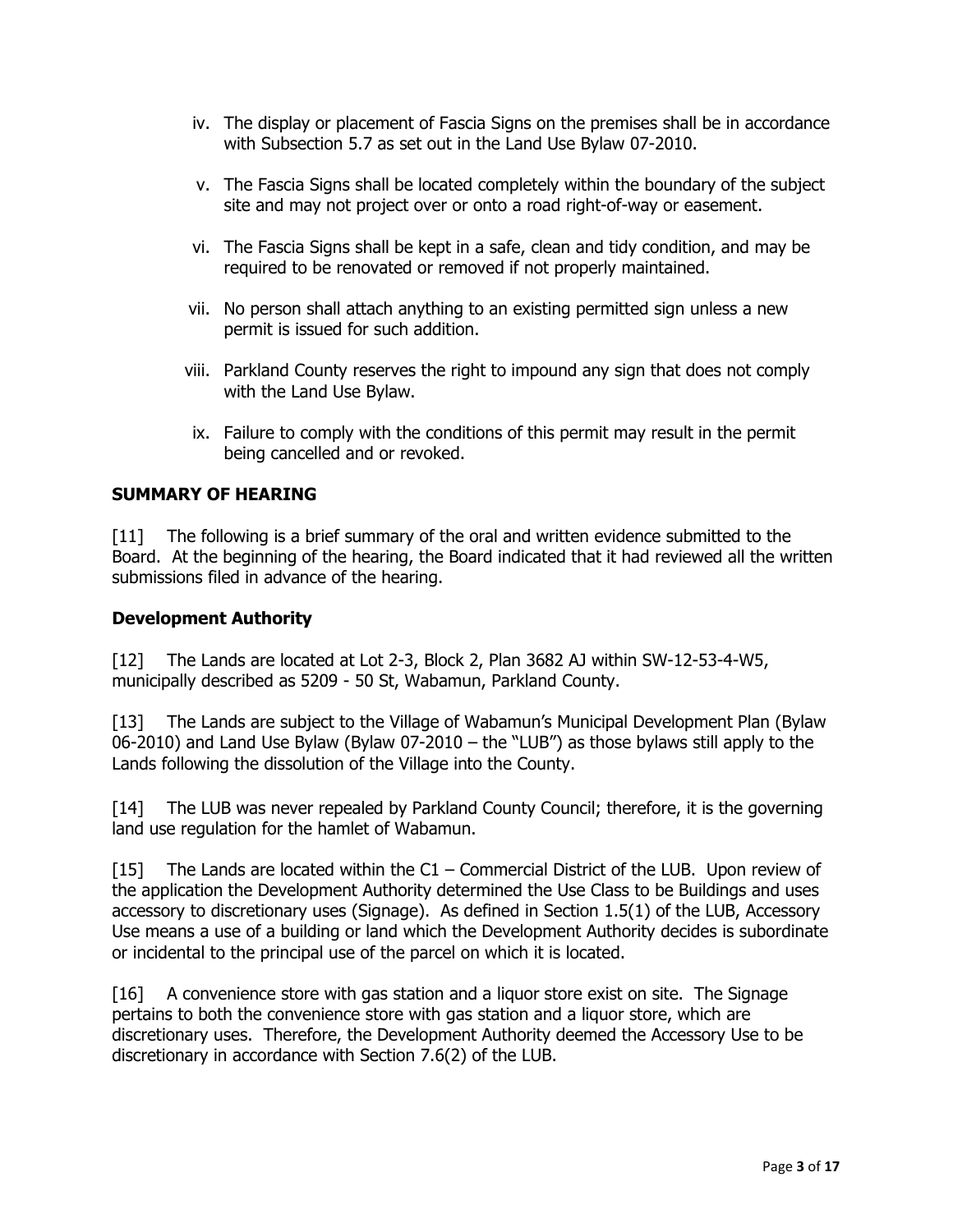[17] The Municipal Development Plan Bylaw No. 06-2010 (the "MDP") identifies this parcel for future residential use.

[18] The Lands are not subject to an approved Area Structure Plan.

[19] The Lands are not within an environmentally significant area as identified by the Environment Conservation Master Plan (the "ECMP"). The ECMP was created in 2014 when Wabamun was its own distinct municipal jurisdiction.

[20] The application was received on November 5, 2021, by Parkland County's Planning and Development Services Department for "channel letters on both buildings in accordance with rendering and pylon sign". On November 25, 2021, the Development Authority deemed the application complete. The following items were submitted in support of the application:

- a. application form;
- b. Certificate of Title;
- c. site plan; and
- d. elevations / renderings of signage (including dimensions).

[21] In the opinion of the Development Authority, the proposed development on the Lands meets the applicable Land Use Bylaw Requirements. In reviewing the application, the Development Authority took into consideration the following from the LUB Section 5.7 - Sign Regulations:

- a. FREE STANDING SIGN
	- i. The Free-Standing Sign was evaluated based on Sections 5.7.1 and 5.7.3 of the LUB.
	- ii. As set out in regulation 5.7.3(c), the height of the sign shall not exceed 9.0m. The proposed sign is 5.02m.
	- iii. As set out in regulation 5.7.3(d), the face of the sign shall not exceed 86.11 ft<sup>2</sup>. The proposed sign face is approximately 52 ft<sup>2</sup>.
	- iv. As set out in regulation 5.7.3(e), the sign must not project within 0.6m of a property line. The Applicant confirmed that the sign will not be located within the setback distance. This regulation is a listed condition of the development permit.
	- v. As set out in regulation 5.7.3(e), the sign shall not project within 2.0m of overhead utility lines. The sign will be over 3.0m from overhead lines.
	- vi. As set out in regulation 5.7.3(g), the free-standing sign is proposed to be vertically erect.
	- viii. The sign will be illuminated with a static RGB display (in accordance with the discussion with Applicant's sign provider on March 8, 2022).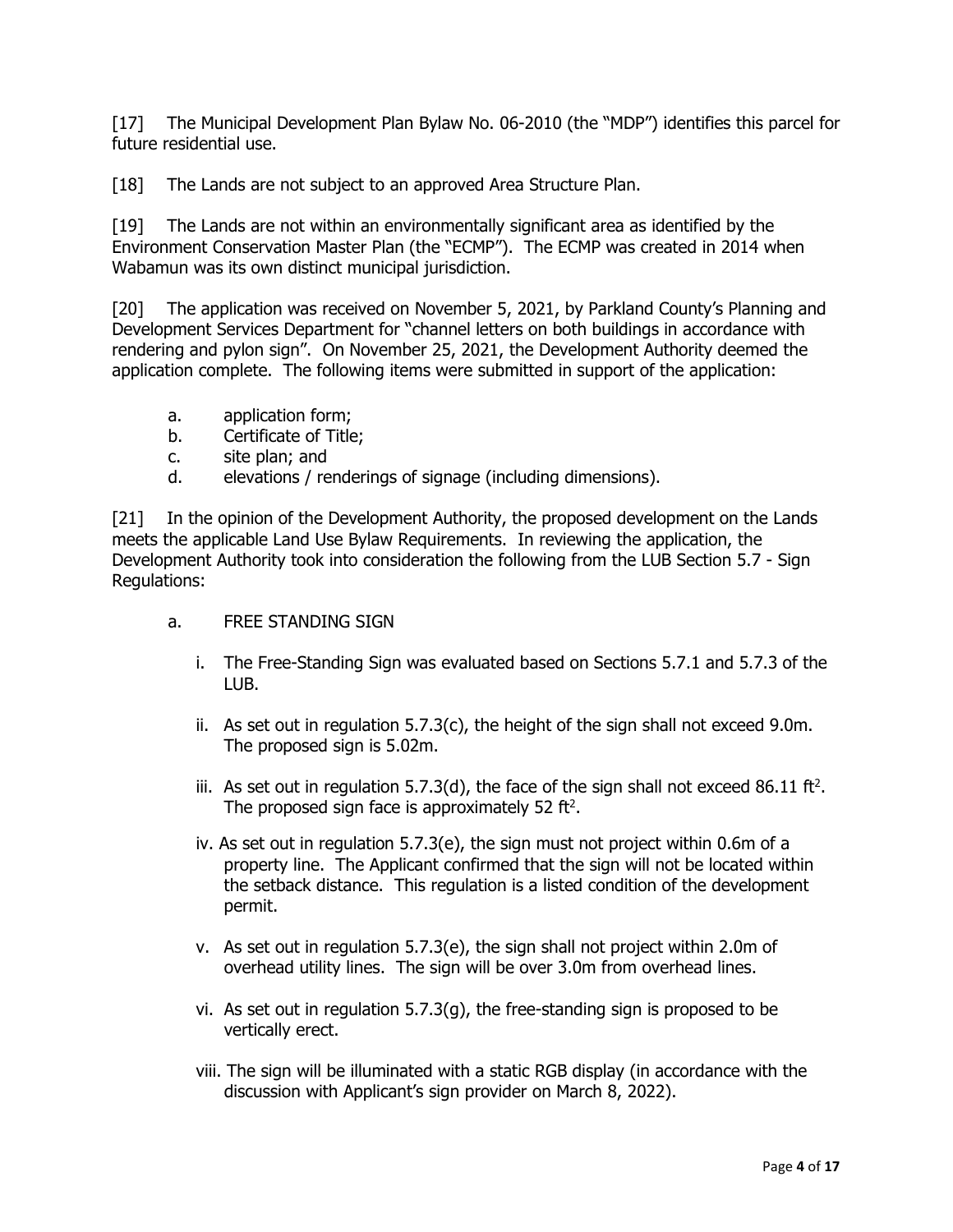- b. FASCIA SIGN #1 LIQUOR STORE
	- i. The location of the  $36'' \times 135''$  fascia sign proposed to be affixed above the entrance to the liquor store was approved under development permit 20-D-424; however, the artwork was not submitted at that time.
- c. FASCIA SIGN #2 CONVENIENCE STORE, LIQUOR, GAS, DIESEL
	- i. The fascia sign was evaluated based on Section 5.7.1 and 5.7.5 of the LUB.
	- ii. The proposed dimensions are 83" x 14".
	- iii. As set out in regulation 5.7.5(a), Fascia signs are limited to only the name and nature of the occupants of the development. The proposed artwork is limited to the nature of the business (i.e., convenience store, sale of liquor and gasoline).
	- iv. As set out in regulation 5.7.5(b), the Fascia Sign shall project no more than 0.3m (0.98') from the face of the building to which it is attached. The sign projects only 3" from the exterior wall.
- d. FACSIA SIGN #3 LIQUOR
	- i. The fascia sign was evaluated based on Section 5.7.1 and 5.7.5 of the LUB.
	- ii. As set out in regulation 5.7.5(a), Fascia signs are limited to only the name and nature of the occupants of the development. The proposed artwork is limited to the nature of the business (i.e., sale of liquor).
	- iii. As set out in regulation 5.7.5(b), the Fascia Sign shall project no more than 0.3m (0.98') from the face of the building to which it is attached. The sign projects only 3" from the exterior wall.

[22] The proposed Signage is directly adjacent to the US – Urban Service district. The R1 – Residential District is located to the northwest of the Lands.

[23] In the opinion of the Development Authority, the Fascia Signs and Free-Standing Sign should be approved because the proposed Signage meets the regulations as listed in Section 5.7 of the Land Use Bylaw. The Signage is considered an Accessory Use, allowable within Section 7.6(2) of the Land Use Bylaw. The signage for a commercial building is considered by the Development Authority to be an appropriate use in a commercial district.

[24] In response to questions from the Board, the Development Authority advised that:

a. The historic Wabamun statutory plans apply to the proposed development. Although the MDP designates the Lands as future residential use, the LUB designates the lands as  $C1 -$  Commercial District. The MDP has not yet been amended to be in line with the LUB. While there is still a discrepancy between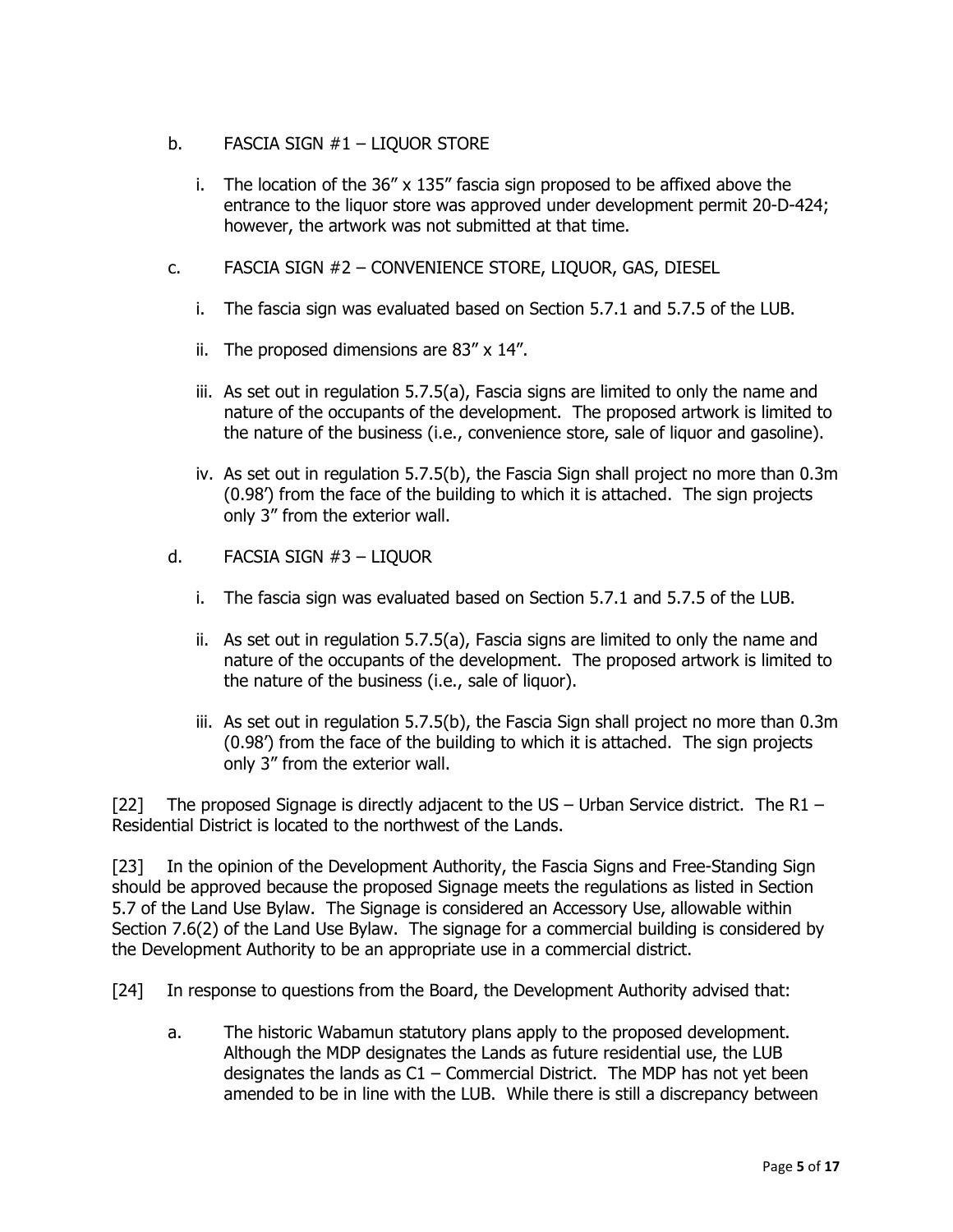the MDP and the Wabamun LUB, the MDP is conceptual in nature and therefore the LUB governs.

b. The dimensions of Fascia Sign #1 are 36" x 135", and not 36' x 135".

## **Appellant – Violet Stecyk**

[25] The Appellant Violet Stecyk advised the Board that the Appellants live within the R1 – Residential District across the road from the Lands. She submitted that as a result of the lights from the Signage, her home is flooded with light in the evenings. The Appellants seek by their appeal to minimize the light that is shining into her and her neighbours' properties and to return to their previous quality of life. Ms. Stecyk would prefer not to have the Signage but if there were Signage, she would like the light from the Signage to be minimized.

[26] Ms. Stecyk informed the Board that there is a seniors' residence across the street from the Applicant's business located within the US – Urban Service District that is affected by the lights.

[27] Ms. Stecyk submitted that the photograph shown on page 36 of the Agenda package that the Appellants submitted during the hearing demonstrates the brightness of the Fascia Sign. The light from this Fascia Sign is too bright and shines all night and into the Gosling and the Stecyk residences, which makes it difficult for her to read or sleep. The Appellants have worked with Brian Blatz, a County Peace Officer, to come to the agreement that the convenience store sign shown on page 59 of the Agenda package would be turned off at 9:00 p.m., and they hope for a similar restriction with respect to this Fascia Sign.

[28] Mr. Blatz had spoken to Mr. Boparai about the lights. However, the Applicant only fixed two lights. Once those lights were fixed, the Applicant only turned off at 9:00 p.m. the lights that had not been fixed.

[29] Ms. Stecyk stated that, although the Free-Standing Sign will be a static sign, the sign will flash and shine red light into the Stecyk residence and the Gosling residence. As seen from the photographs on pages 54-55 of the Agenda package, the red static light from the gas station shines into the rooms of the Appellants' residences. These photographs demonstrate how the red static light from the Free-Standing Sign will shine into the rooms of the Appellants' residences as the two types of lights are the same. The Appellants do not want any lights on the Free-Standing Sign at all.

[30] Ms. Stecyk submitted that there is no need for lighted Signage as people leave the area before dark. From the video that Mr. Boparai submitted, one can clearly see the buildings without lights.

[31] In response to Mr. Boparai's statements that the Appellants did not complain about the existing lighting in 2018 or 2019, Ms. Stecyk claimed that the Appellants were not allowed to make statements then.

[32] In response to Mr. Boparai's statement that the Applicant requires lights for security reasons, Ms. Stecyk stated that undesirables in the area were due to the liquor store itself.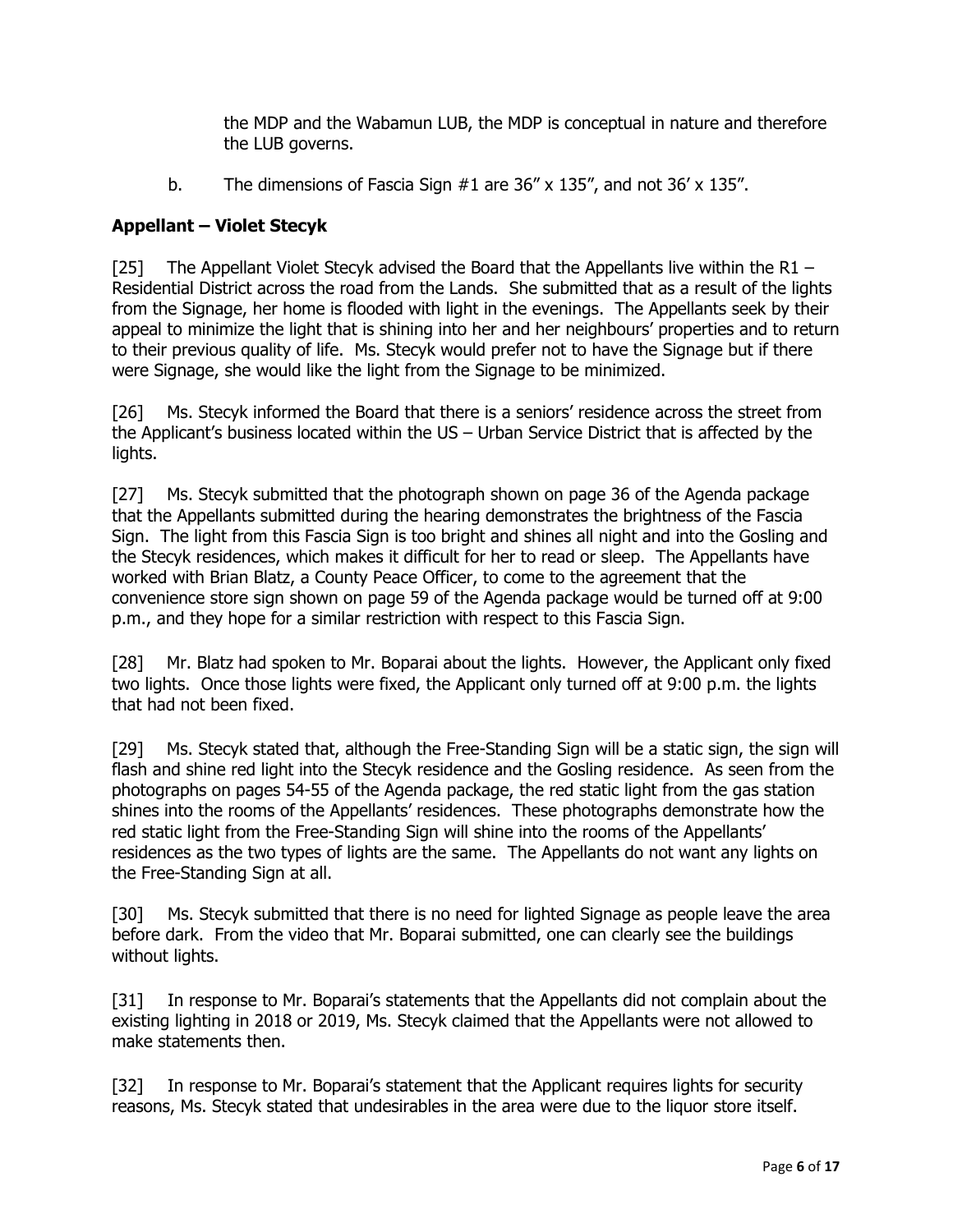[33] In response to Mr. Boparai's statement that the Applicant requires lights to stay competitive, Ms. Stecyk stated that the Applicant's Signage is too much for its type of business, and that the lighting would only be appropriate if Mr. Boparai had many more competitors in the area.

[34] Ms. Stecyk submitted that the Applicant did not clearly post the Development Permit. The Applicant had posted the Development Permit behind a sign labelled "Gas" as shown on page 50 of the Agenda package. If someone did not walk onto the Lands, they would not have seen it.

### **Appellant – Nick Stecyk**

[35] The Appellant Nick Stecyk stressed that Sections 5.7(1)(f)-(g) of the LUB were key to this appeal.

[36] Mr. Stecyk submitted that the existing lighting demonstrates what will happen with additional lighting. In response to Mr. Boparai's claims that the lumens of the Signage are low, Mr. Stecyk stated that, with how many lights there are, the total amount of lumens is problematic.

[37] Mr. Stecyk stated that because it is a small community, dominant lights and signs should not be allowed. Lights and signs are already easily spotted.

[38] Mr. Stecyk compared the Signage to the lights at the fire hall, which Mr. Stecyk believes serves their purpose. Mr. Stecyk gave the opinion that the Applicant's lights are not designed for their application. Mr. Stecyk indicated that he had many years of experience in electrical work, and he did not think that the Applicant had correctly calculated the lumens.

[39] Mr. Stecyk stated that he wants to return to the quality of life that the Appellants had before the lighted Signage.

### **Appellant – Wendy Slager**

[40] The Appellant Wendy Slager submitted that the Applicant's businesses are on a main road and very well lit up. There is a lot of advertising on the businesses. Therefore, the business is easy to see and hard to miss.

[41] Ms. Slager submitted that the light from the Free-Standing Sign will affect her residence. On page 56 of the Agenda package, she indicated that it is evident how the RGB light reflects on walls and how the red light shines into Ms. Slager's residence. Ms. Slager would accept the Signage if they are not lit up, but she takes issue with the lighting because of the seniors' residence across the street from the Applicant's business. Ms. Slager stated that the Free-Standing Sign will be clearly visible without lighting.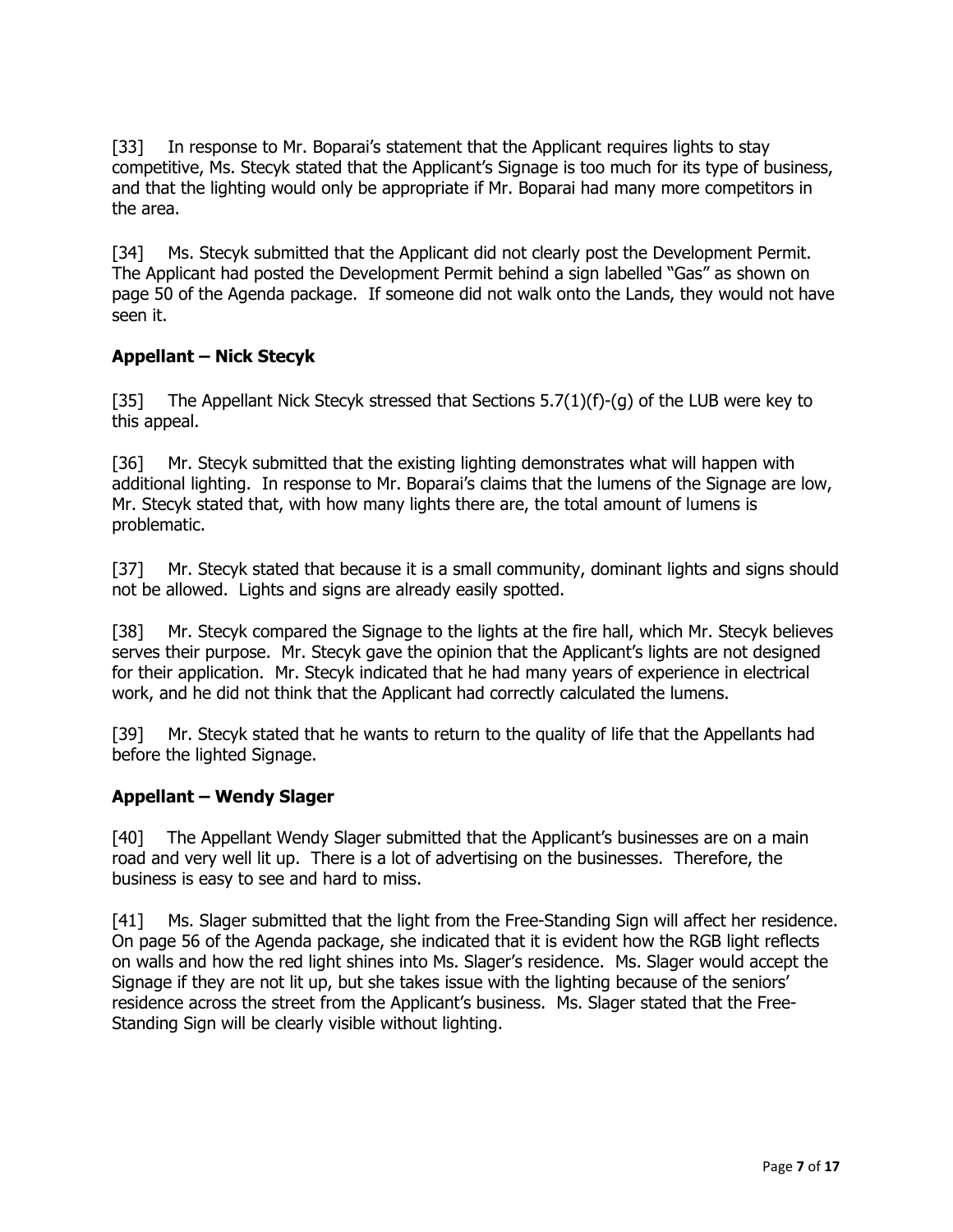## **Affected Person – Harpreet Sandhu**

[42] Harpreet Sandhu owns a business next to the Applicant's convenience store. He spoke in support of the Appellants. Mr. Sandhu advised that the lights from the convenience store may force him to put more lighted signs on his own business to remain competitive, although Mr. Sandhu is trying to minimize lights for the residents and especially the seniors' residence. Mr. Sandhu expressed the opinion that, if the Board does not listen to the Appellants' concerns, the Signage will drive the residents and, therefore, business away.

[43] Mr. Sandhu submitted that, although Mr. Boparai is trying to minimize the amount of light emitted from each sign, he is not minimizing the quantity of lights overall. Mr. Sandhu stated that there has to be limits on the number of lights considering the existing signage on Mr. Boparai's property.

[44] In response to questions from the Board, Mr. Sandhu advised that his business is currently under construction; however, his business has had signs up for 2 to 3 months. He is currently considering whether he needs more signs for his business because there are so many signs on the convenience store and the convenience store is always lit.

### **Applicant – Travellers Hut by its agent Harkaran Boparai**

[45] Mr. Boparai, on behalf of the Applicant, submitted that the Signage is compliant with the LUB.

[46] The objections regarding the lights are not relevant to the Development Permit. The Board should not consider the Appellants' submissions. Mr. Boparai submitted that on June 18, 2014, Council changed the zoning of the area from a residential zone to a commercial zone due to a commercial need. Mr. Boparai argued that if the Appellants have any objection to the Applicant's business, they should have posed those objections in 2014. Council correctly followed the process to change the zoning in 2014.

[47] Mr. Boparai argued that the Development Permit concerns the Signage, and therefore the lights inside the Appellants' residences are not relevant to the appeal. Regardless, his position was that the photographs of the lights shown in the home do not correspond to what the lights will look like once he replaces the current lights. The video that Mr. Boparai submitted as evidence during the hearing shows how bright the lights will be, and he assured the Board that the lights would not affect the Appellants.

[48] The Applicant runs a 24-hour fuel station, which means that it has to keep lights on for 24 hours a day. If the Appellants had an issue with the gas station lights, they should have appealed that development permit in December of 2019.

[49] Mr. Boparai stated that there are many break-ins in the area. The lights allow the cameras to catch any break-ins.

[50] Mr. Boparai informed the Board that he is working to replace the lights in the Fascia Signs. His electrician was supposed to have changed some of the lights on May 8, 2022. However, because of the weather, the working conditions were unsafe. Therefore, the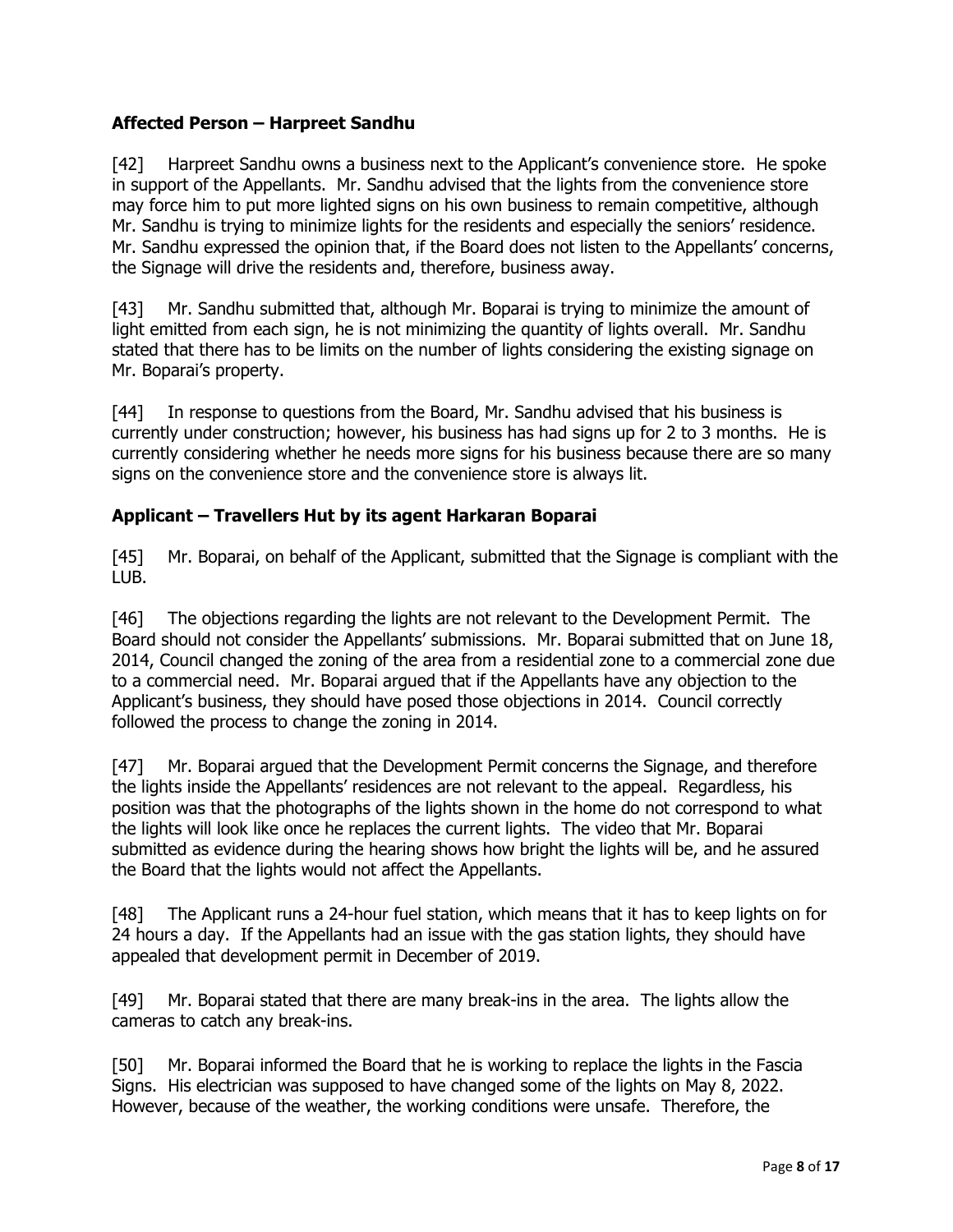electrician did not change the lights. Mr. Boparai will have his electrician change some of the lights in the coming weeks.

[51] The Fascia Signs will have channel letters that do not project light. In response to Mr. Sandhu's concerns about:

- a. the number of lights, his position was that the number of lights in place are not the issue. The issue is the amount of lumens that the lights emit.
- b. the amount of signage that he requires, Mr. Boparai stated that Mr. Sandhu is in competition with the Applicant's business, and Mr. Sandhu is merely trying to minimize competition. Mr. Sandhu's business is not yet open, but his sign had been on all night the previous day and had projected more light than the Signage that the Applicant is proposing even though Mr. Sandhu's business is not yet open. Mr. Boparai argued that there is no objection yet to Mr. Sandhu's signage but once he opens, there may be objections then.

[52] In response to Mr. Stecyk's comment that the fire hall lights are appropriate for their purpose, Mr. Boparai submitted that the fire hall is not an appropriate comparison because the fire hall does not need protection from vagrants.

[53] With respect to the posting of the permit, Mr. Boparai advised that the permit was posted the same day that it was issued. In a previous SDAB hearing, for development permit 21-D-403 on March 12, 2021, the same issue was raised. The development permit was alleged to be posted incorrectly because it could not be seen from the sidewalk. In December 2021, that Board held that there were no guidelines in the LUB regarding posting of the development permit and that the development permit was posted close to the sidewalk.

- [54] In response to questions from the Board, Mr. Boparai advised that:
	- a. The Applicant's business is a retail business, and signs are the main thing driving people to the businesses. Even though signs are expensive, the Applicant is required to put up signs to stay competitive.
	- b. One of the photographs that Mr. Boparai submitted during the hearing shows the sign at the convenience store turned off, and two signs turned on. The electrician will change the lights in these latter two signs.
	- c. There will be RGB lights on the Free-Standing Sign. The business' promotions will be displayed using the RGB lights.
	- d. Referring to page 33 of the Agenda package, Fascia Signs #1 and #3 have been installed, and Fascia Sign #2 and the Free-Standing Sign are not yet installed.
	- e. The Applicant requires the Signage to be lit at all times, especially in winter when there is not much daylight. This is important because although the convenience store and liquor store do not operate 24 hours a day now, they may become 24 hour stores in the future.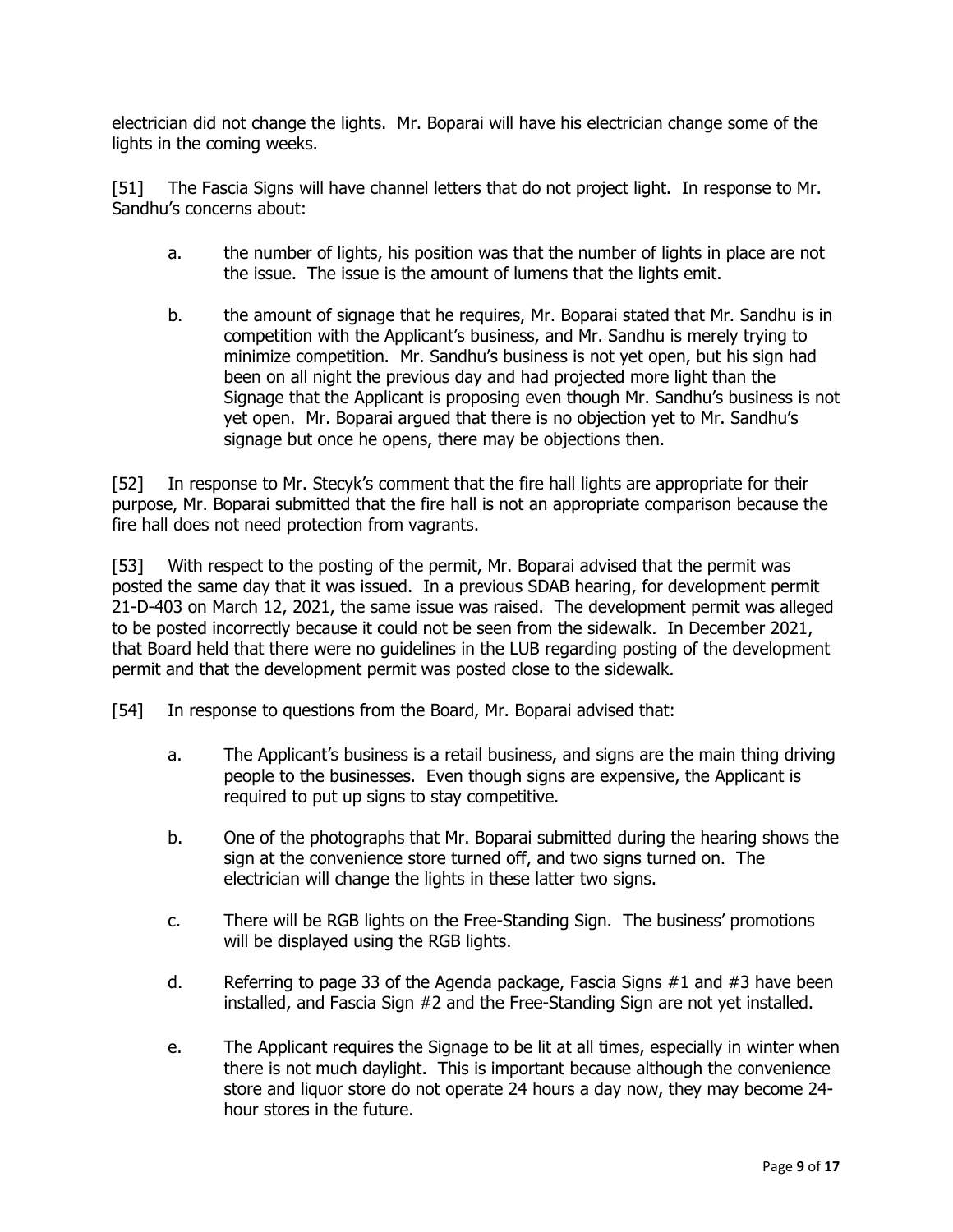f. The Signage attracts people to the business. Without the Signage, the Applicant's sales would be low, and it will be hard for the business to survive. It is a small-town liquor store, and many commuters will not drive to the business if they cannot see it. If the Signage is lit properly, it will be visible to commuters. The Applicant needs to show its presence, especially because of Mr. Sandhu's business. It is important for retail businesses to communicate to their customers in a few seconds. Big businesses with brand names, such as McDonald's and Tim Hortons, still need signage and advertisements. Signs are important to communicating a business' message.

### **FINDINGS OF FACT**

[55] In addition to the specific facts set out under the Board's reasons, the Board finds the following as facts.

[56] The Lands are located at Lot 2-3, Block 2, Plan 3682 AJ within SW-12-53-4-W5, municipally described as 5209 - 50 St, Wabamun, Parkland County, AB.

[57] The Lands are located within the C-1 Commercial District under the LUB.

[58] The principal use of the Lands is a convenience store and a liquor store.

[59] The proposed development consists of 3 Fascia Signs and 1 Free-Standing Sign.

[60] Signage is a use accessory to the principal use of the Lands.

[61] Buildings and Uses Accessory to Discretionary Uses is a discretionary use on the Lands as outlined in Section 7.2 of the LUB.

[62] The proposed development is an Accessory Use to the commercial use and is a discretionary use in the C-1 District.

[63] The Appellants Nick and Violet Stecyk, Wendy Slager and Danine Gosling are affected persons.

[64] Harpreet Sandhu is an affected person.

[65] The Applicant, Travellers Hut, is an affected person.

## **REASONS**

### **Jurisdiction**

[66] The Board notes that its jurisdiction is found in section 687(3) of the MGA. In making this decision, the Board has examined the provisions of the LUB and has considered the oral and written submissions made by and on behalf of those who provided evidence: the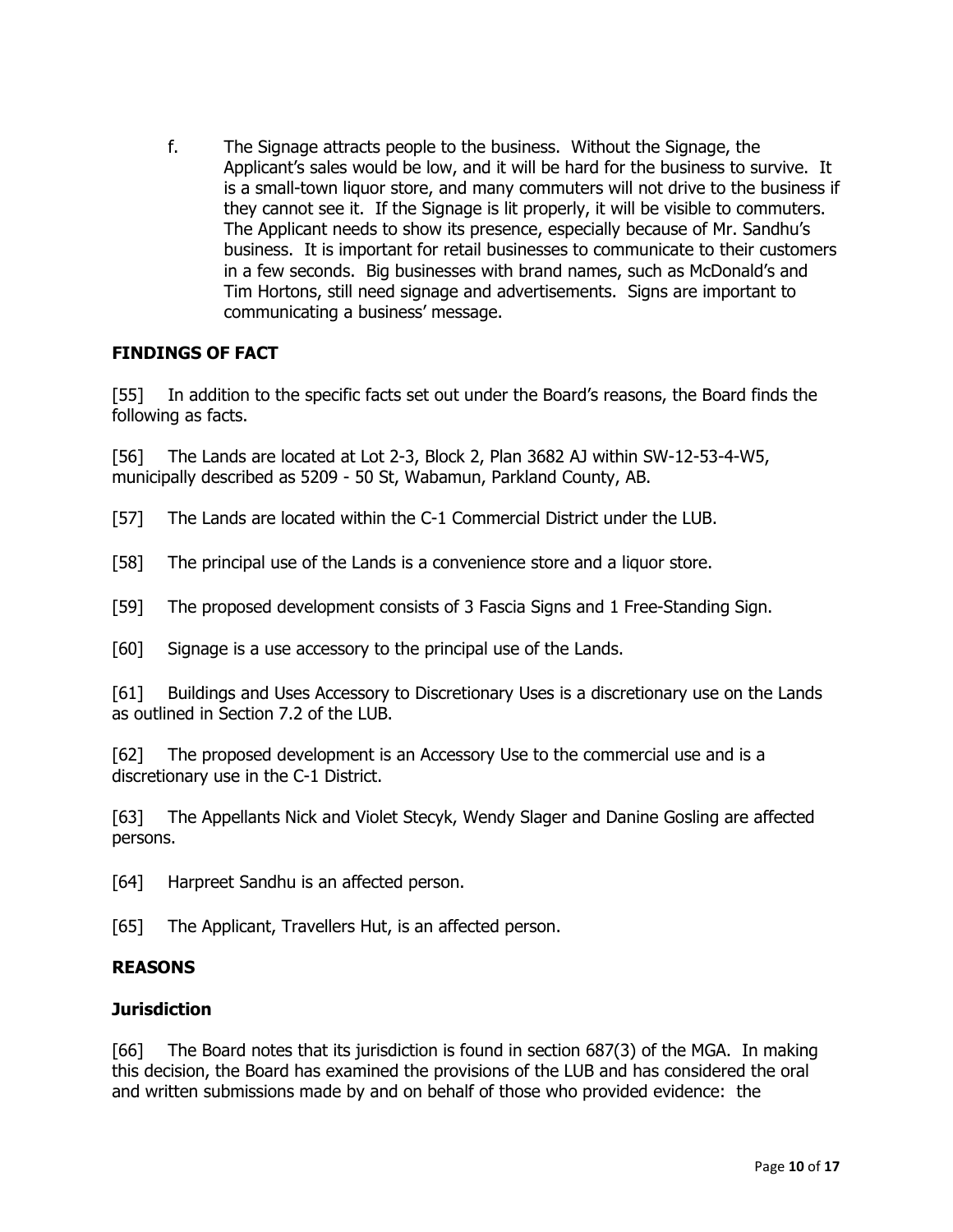Development Authority, the Appellants, the Applicant, those speaking in favour of the Applicant and those speaking in favour of the Appellants.

### 687(3) In determining an appeal, the subdivision and development appeal board (a) repealed 2020 c39 s10(52);

- (a.1) must comply with any applicable land use policies;
- (a.2) subject to section 638, must comply with any applicable statutory plans;
- (a.3) subject to clause (a.4) and (d), must comply with any Land Use Bylaw in effect;
- (a.4) must comply with the applicable requirements of the regulations under the Gaming, Liquor and Cannabis Act respecting the location of premises described in a cannabis licence and distances between those premises and other premises;
	- (b) must have regard to but is not bound by the subdivision and development regulations;
	- (c) may confirm, revoke or vary the order, decision or development permit or any condition attached to any of them or make or substitute an order, decision or permit of its own;
	- (d) may make an order or decision or issue or confirm the issue of a development permit even though the proposed development does not comply with the Land Use Bylaw if, in its opinion,
		- (i) the proposed development would not
			- (A) unduly interfere with the amenities of the neighbourhood, or
			- (B) materially interfere with or affect the use, enjoyment or value of neighbouring parcels of land,

### and

(ii) the proposed development conforms with the use prescribed for that land or building in the Land Use Bylaw.

### **Affected Persons**

[67] The first question the Board must determine is whether those appearing and speaking before the Board are affected persons. The Board notes that there was no objection made to those making submissions to the Board.

[68] The Appellants live within 100 meters of the proposed development. Due to their proximity to the proposed development, the Board finds as a fact that they are affected.

[69] Harpreet Sandhu owns a business in close proximity to the proposed development. Due to Mr. Sandhu's business' proximity, the Board finds as a fact that he is affected by the proposed development.

[70] As the Applicant's Development Permit is under appeal, the Applicant is also affected by this Appeal.

#### **Issues to be Decided**

[71] The Board must determine: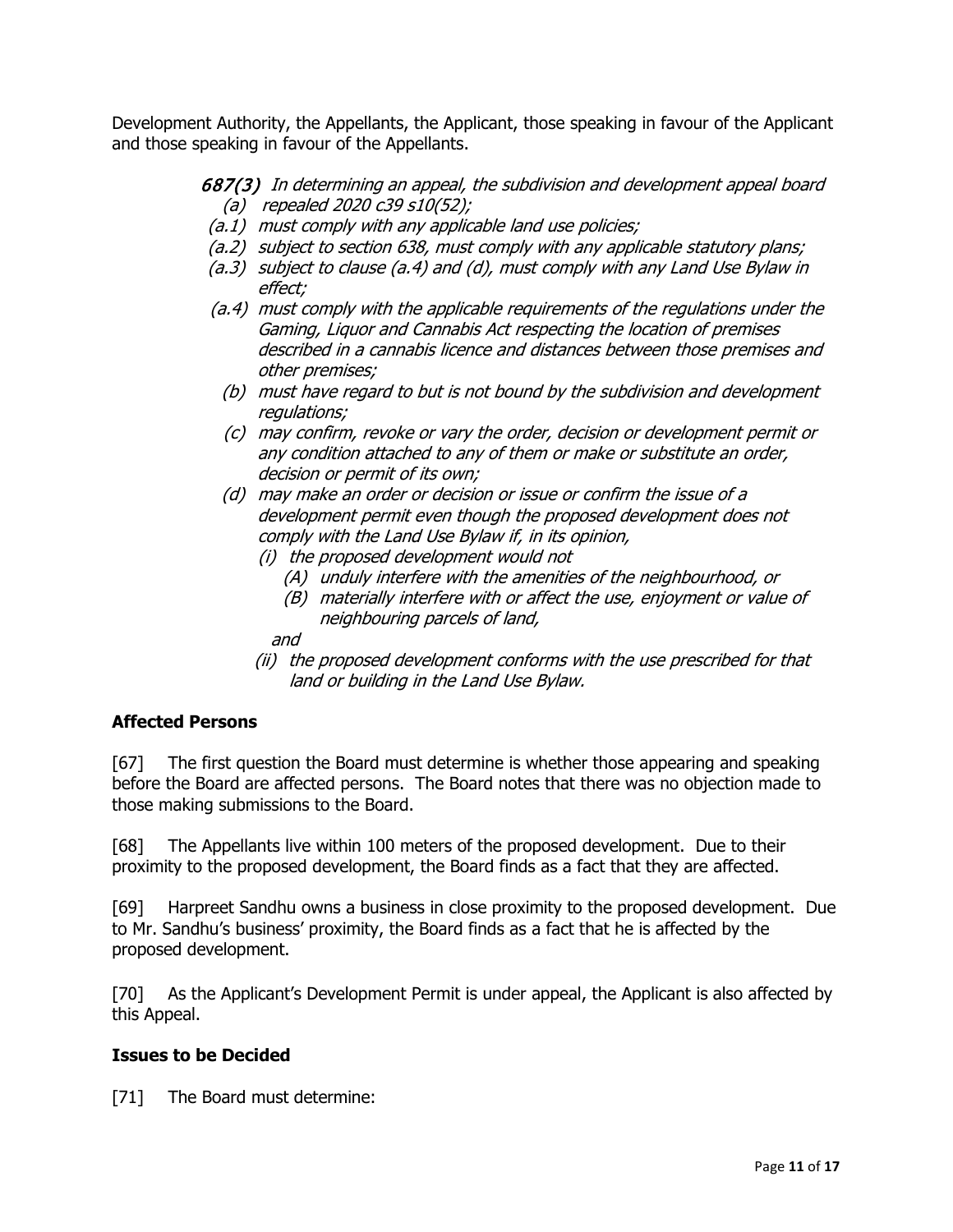- a. Is the proposed development in compliance with the applicable statutory plans?
- b. What is the use and does it require a development permit?
- c. Is the use discretionary?
- d. If so, is the use compatible with surrounding uses?

## **Compliance with Statutory Plans**

[72] The Board acknowledges that in determining the Appeal, the Board must comply with any applicable statutory plans, such as the MDP.

[73] With respect to the MDP, the Development Authority indicated that the lands are located within an area for future residential use. The Development Authority noted that the MDP is conceptual and does not contain mandatory provisions. The Appellants and the Applicant made no submissions regarding the MDP. In light of the absence of any objection, the Board finds that the proposed development is compliant with the MDP. The Board finds that the use of these lands and the proposed development is not contrary to the terms of the MDP because the MDP is merely conceptual.

[74] There is no area structure plan which applies to the Lands.

## **What is the Use and does it require a development permit?**

[75] Having addressed the question of the proposed development's compliance with the statutory plans, the Board must continue its analysis. Compliance with statutory plans is required but does not address the entirety of the issues before the Board. The Board now turns to the nature of the use and the questions which flow from the Board's determination of use.

[76] The Board notes that the Development Authority determined that the principal use of the parcel was a convenience store with gas station and a liquor store, which is a discretionary use under Section 7.6(2) of the LUB. All parties before the Board agreed that the principal use of the parcel was for a convenience store with gas station and a liquor store and that the use was a discretionary use within the C-1 Commercial District and the Board finds so as a fact.

[77] The Development Authority determined that the use of the Lands described in the Development Permit is buildings and uses accessory to discretionary uses (signage). There was no argument before the Board that the proposed development was anything other than signage. The Board has examined the definition of "Accessory Use" within the LUB and finds that signage is subordinate or incidental to the principal use of the Lands, the convenience store with gas station and liquor store, and therefore an accessory use.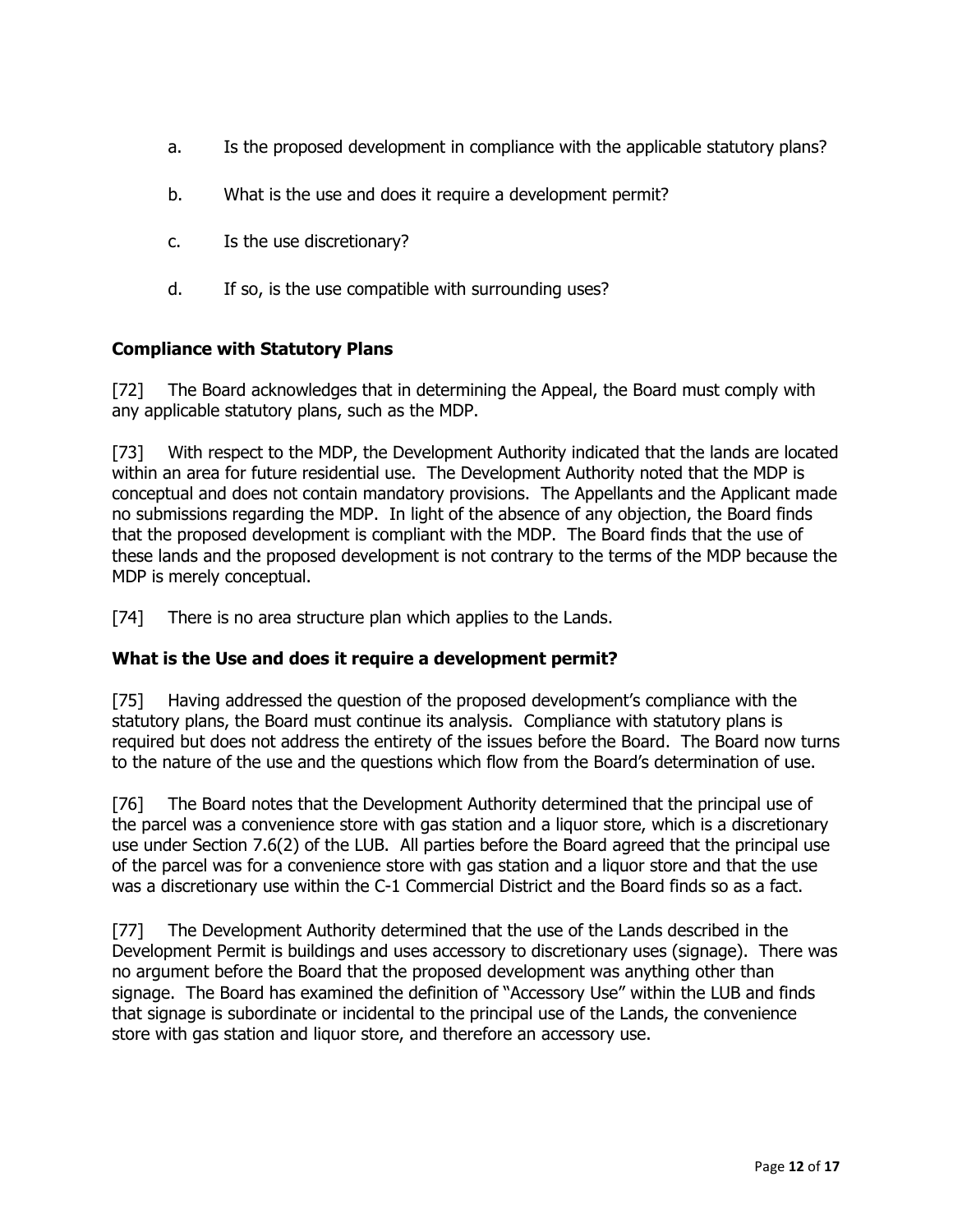[78] Section 5.7 of the LUB provides that signs may not require a development permit, if the signs qualify for an exemption. In this case, there was no evidence presented to the Board that an exemption under the LUB applied. As a result, a development permit is required.

## **Is the Use Discretionary?**

[79] The Board notes that Section 7.6(2) of the LUB provides that buildings and uses accessory to discretionary uses is a discretionary use within the C-1 Commercial District. The Board concludes the use is signage, which is a use accessory to a discretionary use within the C-1 Commercial District.

# **Is the Use Compatible with Neighboring Uses?**

[80] Having concluded that the use is discretionary in a C-1 Commercial District, the Board must consider whether the use is compatible with neighboring uses.<sup>[1](#page-12-0)</sup> In determining compatibility, the Board has reviewed the arguments raised by the Appellant:

- a. The bright lights from the Signage will interfere with the Appellants' quality of life; and
- b. The development permit was not conspicuously posted as required by condition 1.
- [81] The Board will review each of them in turn.

## Lighting from the Signage

[82] The Board first notes that the test of compatibility indicates that the question is compatibility with neighbouring uses, and not just the uses of the Applicant's parcel. The Appellants live in proximity to the Applicant's business and therefore the use must be compatible with the uses of the R1 – Residential District where the Appellants' land is situated, and the US – Urban Services District directly adjacent to the proposed development. In light of the test for compatibility, the Board does not accept the Applicant's argument that the Appellants' concerns are not germane to the appeal.

[83] In considering the compatibility of the uses, the Board has considered the Applicant's argument that there are many break-ins in the area. The Board notes that the Applicant did not provide any evidence in support of these submissions. The Applicant provided no evidence of break ins that it had suffered personally at the existing convenience store or liquor store, nor any evidence supporting the assertion that there were a significant number of break ins within Wabumun as a whole. In light of this lack of evidence, the Board is not persuaded that the Signage is required to be lighted in order to provide security.

[84] The Applicant also argued that the Signage is required to draw business. However, the Applicant provided no evidence in support of its position, and only attempted to provided the results of a Google search when the Board asked specific questions to the Applicant. On the

<span id="page-12-0"></span><sup>1</sup> *Rossdale Community League (1974) v. Edmonton (Subdivision and Development Appeal Board)*, 2009 ABCA 261 at para 14.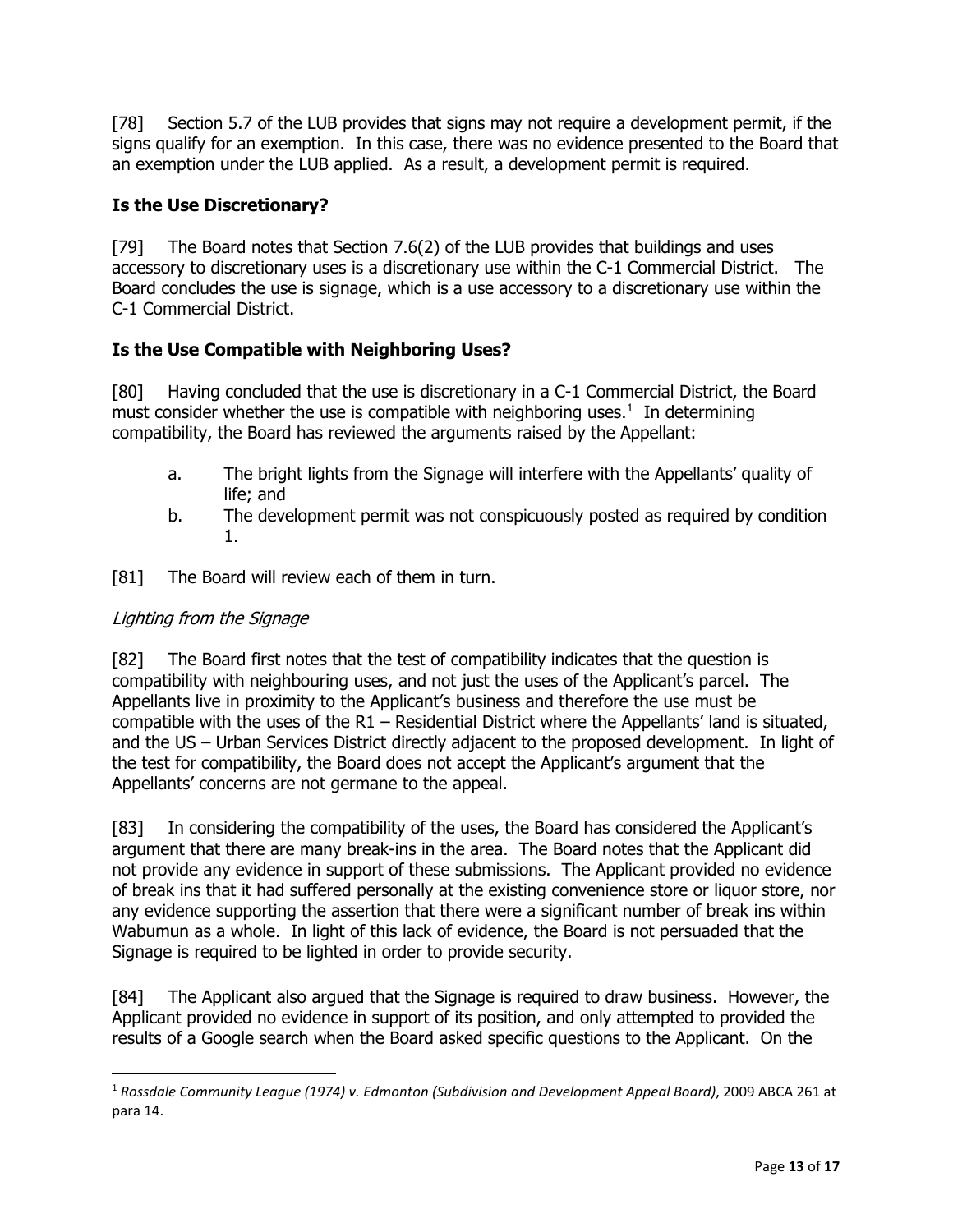evidence provided, the Board is not convinced that the Signage is required to draw in business after normal business hours. The Applicant argued that it required the signs to be illuminated 24 hours a day because at some time in the future, the convenience store and liquor store might operate 24 hours a day. The Board is not convinced that there is a need for 24 hour lighting when the business does not operate 24 hours a day at this time.

[85] By contrast, the Appellants argued that the lighting from the Signage will cause a further disruption on their quality of life. They provided oral evidence of the impact that the light has on their quality of life. As part of the evidence that they provided to the Board, they included multiple photographs showing the existing lighting from the gas station. The Appellants described how the existing lights disrupt their sleeping and reading habits and their concern for the seniors' residence across from the Applicant's business. The Appellants argued that if the Signage is approved, there will be an increased negative impact on their quality of life.

[86] In considering this evidence, the Board is aware that the only issue before it is the Signage and the Board is not making a decision about the lighting for the gas station. However, in determining whether the lighting from the Signage will make the Signage incompatible with neighbouring uses, the Board find that the photos and the videos showing the lighting compelling evidence of the impact of the lighting. In assessing the impact of the lighting, the Board notes that the Applicant has already installed Fascia Signs 1 and 3, and thus the light from those signs is included in the impact described by the Appellants. Although the Applicant argued that the impact is from only the lights in the gas station, based on the evidence, the Board rejects this assertion. The light from the two already installed Fascia Signs are part of the light emanating from the Lands. There is no evidence before the Board regarding what portion of the light is coming from which lighting. However, since the Applicant is the owner of the lights (and thus has or could obtain such evidence) and has provided some evidence about the lights, the Board is of the opinion that the Applicant could have provided better evidence, including evidence about the number of lumens from each of the signs and how far the light would be emitted. In the absence of that evidence from the Applicant, the Board has considered the evidence (photographs and video) provided to it and concludes that there would be an impact from the lighting on the Signage on neighbouring properties, including that of the Appellants. Based on the evidence before the Board, from both the Appellants' oral evidence as well as the photographs that they provided, the Board concludes as a determination of fact that the Fascia Signs are incompatible with neighbouring uses.

[87] The Board notes that the Freestanding Sign has not yet been installed. In considering whether the Freestanding Sign would be compatible, the Board noted that the proposed sign is 5.02m, with a proposed sign face of approximately 52 ft<sup>2</sup>. The Applicant has indicated that there will be a static, RGB display, which will be red. From the photographs provided by the Appellants, the Board notes that the interior of the Appellant's properties glowed red. The Board finds that having the Freestanding Sign in the proposed location, with its size and height and proposed colour would cause a further impact on the Appellants of further light being cast into their properties. Based on the evidence before the Board, from both the Appellants' oral evidence as well as the photographs that they provided, the Board concludes as a determination of fact that the Freestanding Sign is incompatible with neighbouring uses.

[88] In weighing the impact of the Signage on the Appellants against the Applicant's stated business needs, the Board determined the evidence of the negative impact as persuasive as it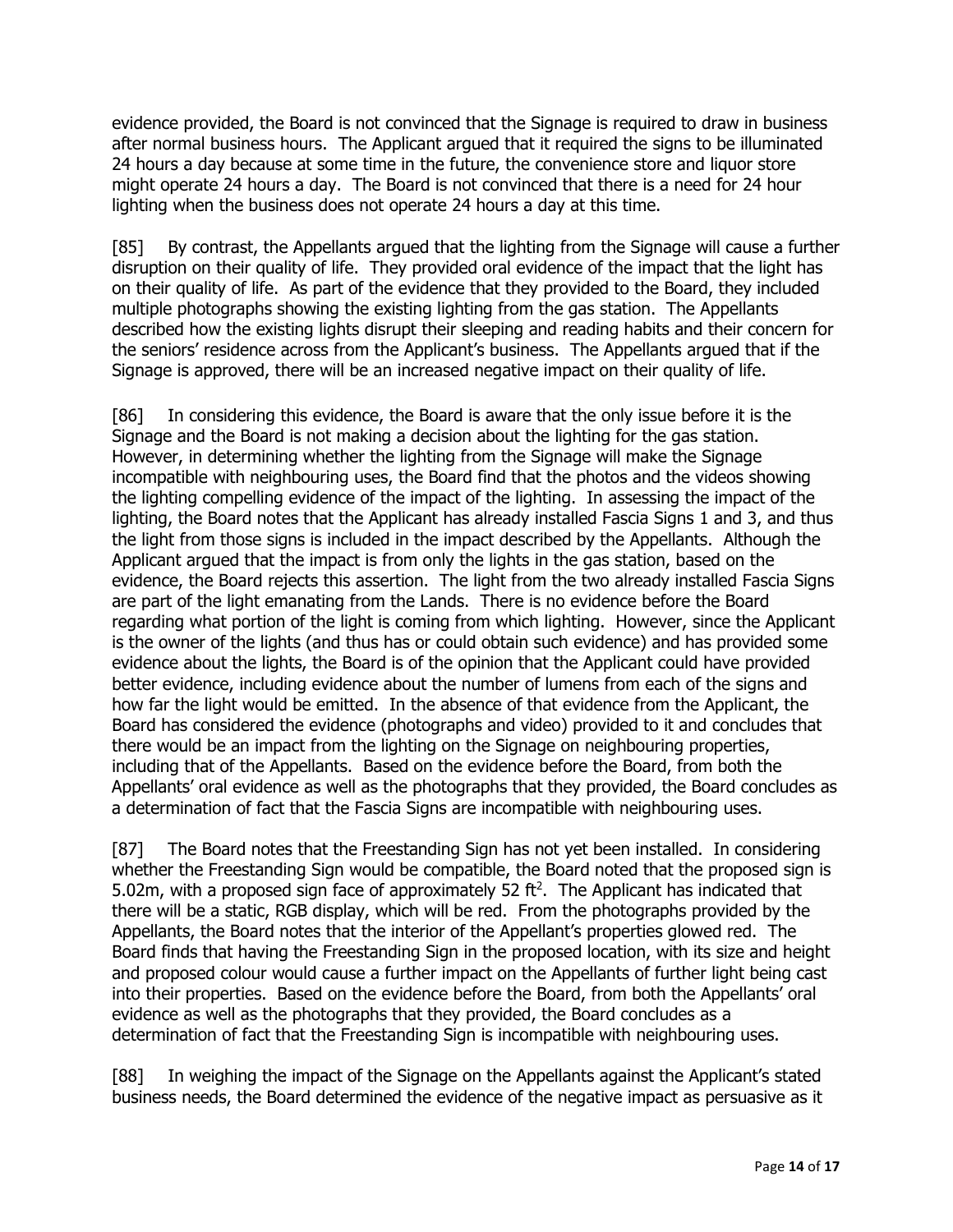revealed a significant impact from lighting, particularly since the nights during the winter are long.

[89] Having concluded that the Signage is incompatible with neighbouring uses, the Board has considered whether the imposition of any conditions could address the incompatibility arising from the light coming from the Signage.

[90] The Board notes that in relation to the Free Standing Sign, that sign is to be located in the northwest corner of the Lands, which is in the corner of the Lands facing the Stecyk Appellants' property. The Board notes that the height and size are fairly significant. The Board heard evidence of the impact from the Free Standing Sign, but did not hear any evidence about what kind of conditions could be imposed on the sign to lessen the negative impact from the lighting.

[91] Having regard for the existing red light from the gas station, the Board finds that the intrusiveness of the red light emitted from the Free-Standing Sign into the Appellants' homes outweighs the benefit derived from the Free-Standing Sign in promoting the Applicant's business and providing security to the Applicant's premises. This intrusiveness cannot be remedied by a time limit upon the Free-Standing Sign. The Applicant did not indicate that it would be prepared to accept a sign without lights, and there was no evidence before the Board as to whether such a Free-Standing Sign could be installed. Without any evidence the Board has no evidence to support the imposition of conditions.

[92] In the absence of such information, the Board has concluded as a fact that the Free-Standing Sign is incompatible and that there are no conditions that it could impose to make it compatible. The Board therefore denies the development permit with respect to the Free-Standing Sign.

[93] In relation to the Facia Signs, the Board heard from the Appellants that while they would be happiest if those signs would not be allowed, they would be prepared to accept a condition that the lights be off at 9:00 p.m., which would then limit their impact on the Appellants. The Applicant did not provide submissions in response to the suggestion of a time limit on the lighting, except to argue that it needed the signs on 24 hours a day on the possible future event of a 24 hour liquor and convenience store operation. The Board is persuaded on the evidence that since the current operations do not run 24 hours a day that limiting the timing of the lighting of the Fascia signs would limit the impact of the lighting on the Appellants, but at the same time give the Applicant advertising of the signs. The Board has determined that it will impose a condition on the Fascia Signs that the Applicant may only be allowed to keep the Fascia Signs lit between the hours of 6:00 a.m. and 9:00 p.m.

[94] By limiting the hours that the Applicant can keep the lights on each day, the Board is attempting to balance the interests of the Appellants in having a home free from distracting lights during sleeping hours while allowing the Applicant to further its business interests and attract business to the convenience store and the liquor store during business hours. The Board is of the opinion that requiring the Applicant to turn off the Fascia Signs at 9:00 p.m. each day will provide some assurance to the Appellants that they will not have the lights from these signs 24 hours a day, which should give them some assurance about the impact on their quality of life.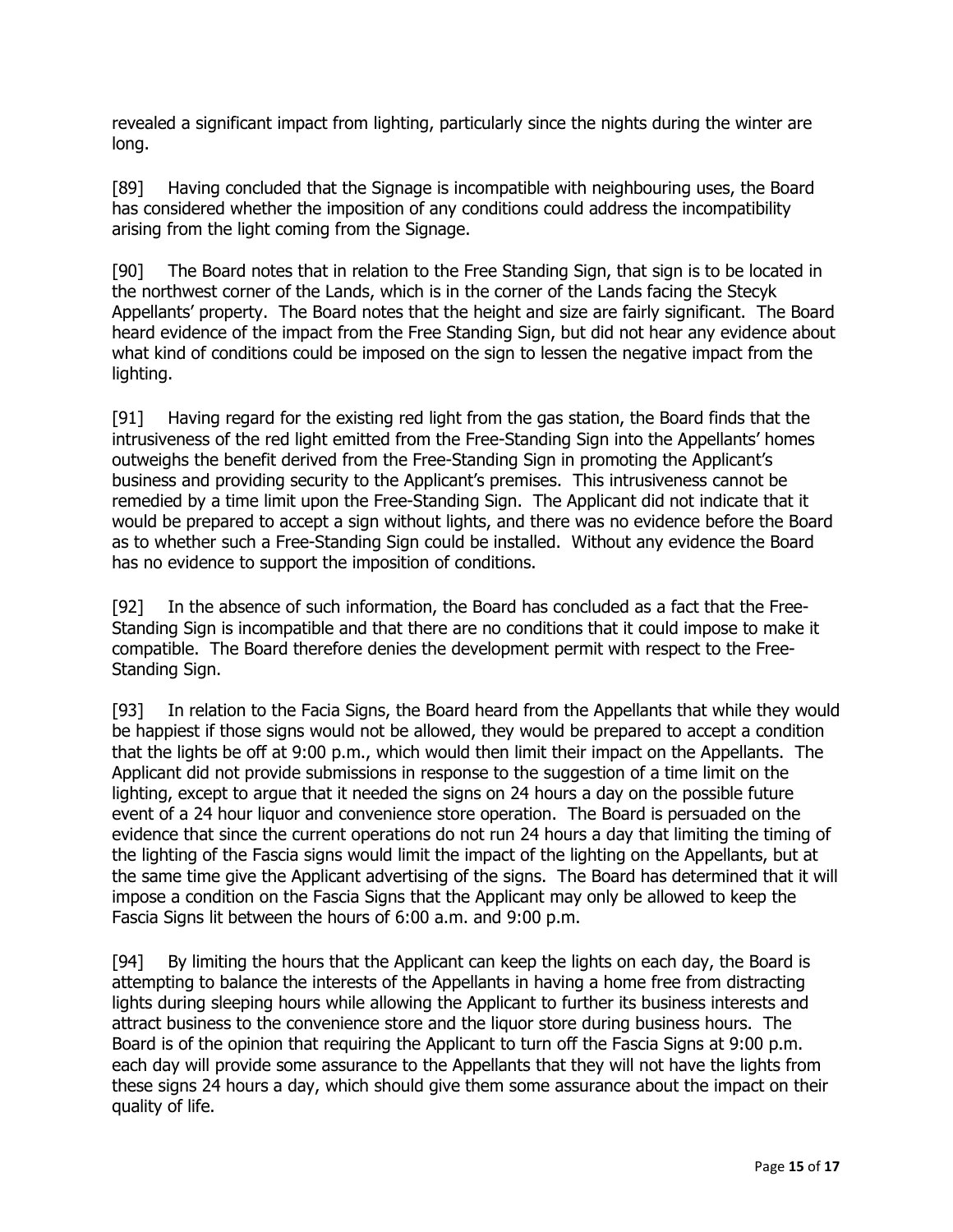[95] Since the time limit is a condition of the Development Permit with respect to the Fascia Signs, if the applicant fails to keep the Fascia Signs off between 9:00 p.m. and 6:00 a.m., the Applicant would be in breach of the condition of its development permit approval and may face a stop order issued by Parkland County.

### Posting of the Development Permit

[96] In relation to the argument that the development permit was not conspicuously posted, the Applicant advised that there are no guidelines with respect to the posting of the Development Permit and that he posted the Development Permit the same day that it was issued.

[97] In considering this issue, the Board notes that the Appellants did not point the Board to any requirements in the LUB providing specific directions for the posting of the Development Permit. The Appellants' argument was that the posting was not sufficient. However, the Board notes that the reason for the posting of the Development Permit was to bring the Development Permit to the attention of those in the area of the Lands to provide them with an opportunity to file an appeal. As the Appellants filed an appeal, the Board concludes that this purpose has been satisfied and finds that the Applicant's posting met condition 1. By making this conclusion, the Board is only making a determination in the circumstances of this case and is not drawing any general conclusions about whether the posting of a development permit in a similar manner would be sufficient posting in any other matter.

### Comments about original condition 1 in Development Permit

[98] The Board has removed the original condition 1 in the Development Authority's decision because it dealt with posting of the decision to permit an appeal to this Board. Since the Appellants filed their appeal and the Board has heard the hearing and made its determination, the Board is of the view that the reason for the condition has been satisfied, and there is no need to keep this condition.

### Comments about Dark Sky Compliance

[99] The Board did not hear any evidence in this hearing about the County's Dark Sky Outdoor Lighting, Policy C-ES06 and so did not take that into account in its decision making. However, the Board is aware that the County does have this policy and wished to encourage the Applicant to be mindful of the impact of dark sky compliance when considering future development.

### **Conclusion**

[100] For the above reasons, the Board allows the appeal in part. The Board denies the development permit with respect to the Free-Standing Sign and upholds the development permit with respect to the Fascia Signs on the modified conditions set out above.